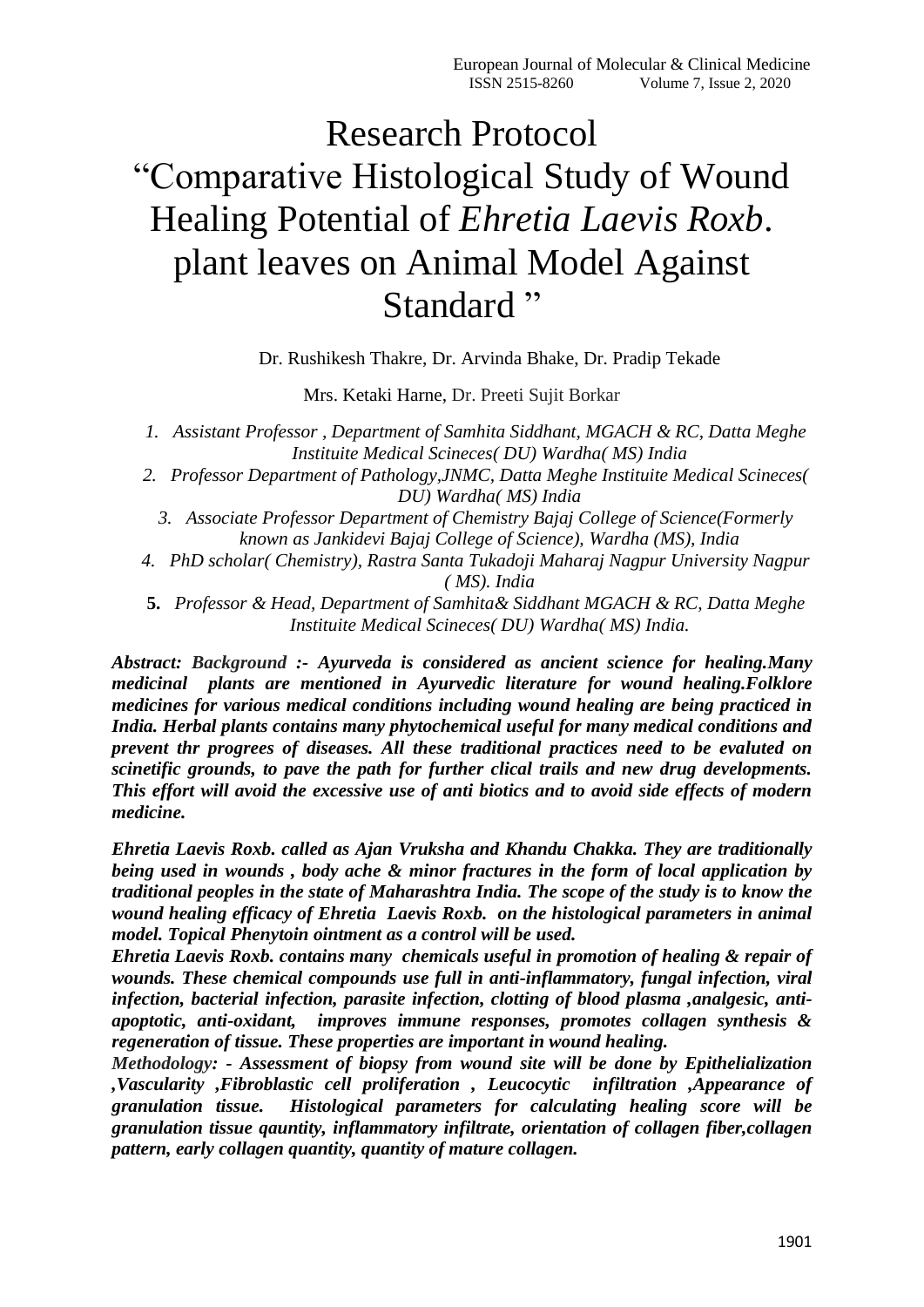*Result: - In this study we will evaluate quantification of granulation tissue, gradation of inflammatory infiltrates, quantification & pattern of collagen after local paste application of Ehretia Laevis Roxb. compared to topical Phenytoin. Ehretia Laevis Roxb. leaves paste application promotes the growth & proliferation of cell of healing& repair( epithelial and stromal at the site of mechanical wounds .* 

*Conclusion:- Conclusion will be drawn with reference to discussion*

## **Background:**

Plant introduction:- *Ehretia laevis* Roxb.is known as: ovate-leaved ivory wood, In Gujarati: Vadhavaradi , In Hindi: bhairi and chamror, In Konkani: kalo gamdo, In Malayalam: Caranti, Marathi:, Datrangi(It colors teeth in red, Ajanvruksha (Sant Dnyaneshwar Maharaj from Alandi Maharashtra India took the Sanjivan Samadhi at the base of this tree).

In Ayurveda, It is mentioned for *Prameha (* In Diabetics) and *Vishaghna* (As a anti-venom) (Su.Chi 11/10, Su.Kal.5/46, and Cha.Chi.23/66).

## **Taxonomical classification:-**

**Botanical name–***Ehteria Laevis* Roxb.

### **Classifications**

| Plantae $\Rightarrow$      | Tracheophyta          | Magnoliopsida          | $\Rightarrow$ Boraginales |
|----------------------------|-----------------------|------------------------|---------------------------|
| Boraginaceae $\Rightarrow$ | Ehretia $\rightarrow$ | Ehretia Laevis (Roxb.) |                           |

**Habit :** It is a small tree.

Leaves: Its leaves are very small alternate, elliptic-oblong, entire, glabrous and nearly so.

**Flowers: Its** flowers are white in colour and up to 8-10 mm across.

**Flowering and Fruiting time:** It is from January to April

**Fruits: Its fruits are** small drupe, at first red and then black.

## **Chemical Composition of various parts of Ehretial Laevis Roxb. plants are as follows-**

Naphthoquinone derivative lewisone, n-octatricontane, baurenol acetate, baurenol, ursolic acid (1). Proteins, Amino acids, Lipids Minerals such as Ca, Mg, Na, Fe, NH3, Mn, , P, K, Zn, Cu and Si, Gallic acid, tannins, Vit C, rutin , decanoic acids, acontanes ,phthalic acid, phenylephrine,  $\alpha$  and  $\beta$  amyrin, phytol, piperazine, <sup>(2)</sup>. Benzoquinones:- 1,4naphthoquinone lewisone, Bauerenol acetate, Bauerenol , α-amyrin, Lupeol, Betulin, Betulinic acid, βsitosterol<sup>( $3)$ </sup>. Dodecane, Tetradecane, Tridecene, n Octylcyclohexane, Hexadecane, Tridecanol Decyl cyclohexane, Nonadecane, Heptadecane, Tetratetracontane  $(4)$ . Di – n octyl phthalate (5).. Amino acid- Butyric acid, Ornithine, Cysteine, Arginine, Serine, Histidine, Lysine, Glutamic acid, Proline, Hydroxy proline, Tryptamine having various therapeutic properties (6).

3,7,11,15-Tetramethyl-2-hexadecen-1-ol ; Hexadecanoic acid, 15-methyl-, methyl ester ;Tridecanoic acid ;; Ppropiolicacid,3-(1-hydroxy-2-isopropyl-5\*methylcyclohexyl)Methyl 2-hydroxy-octadeca-9,12,15-trienoate; 1,2-15,16-Diepoxyhexadecane ; 2(4H)- Benzofuranone, 5,6,7,7a-tetrahydro-4,4,7a-trimethyl ; 8,11-Octadecadienoic acid, methyl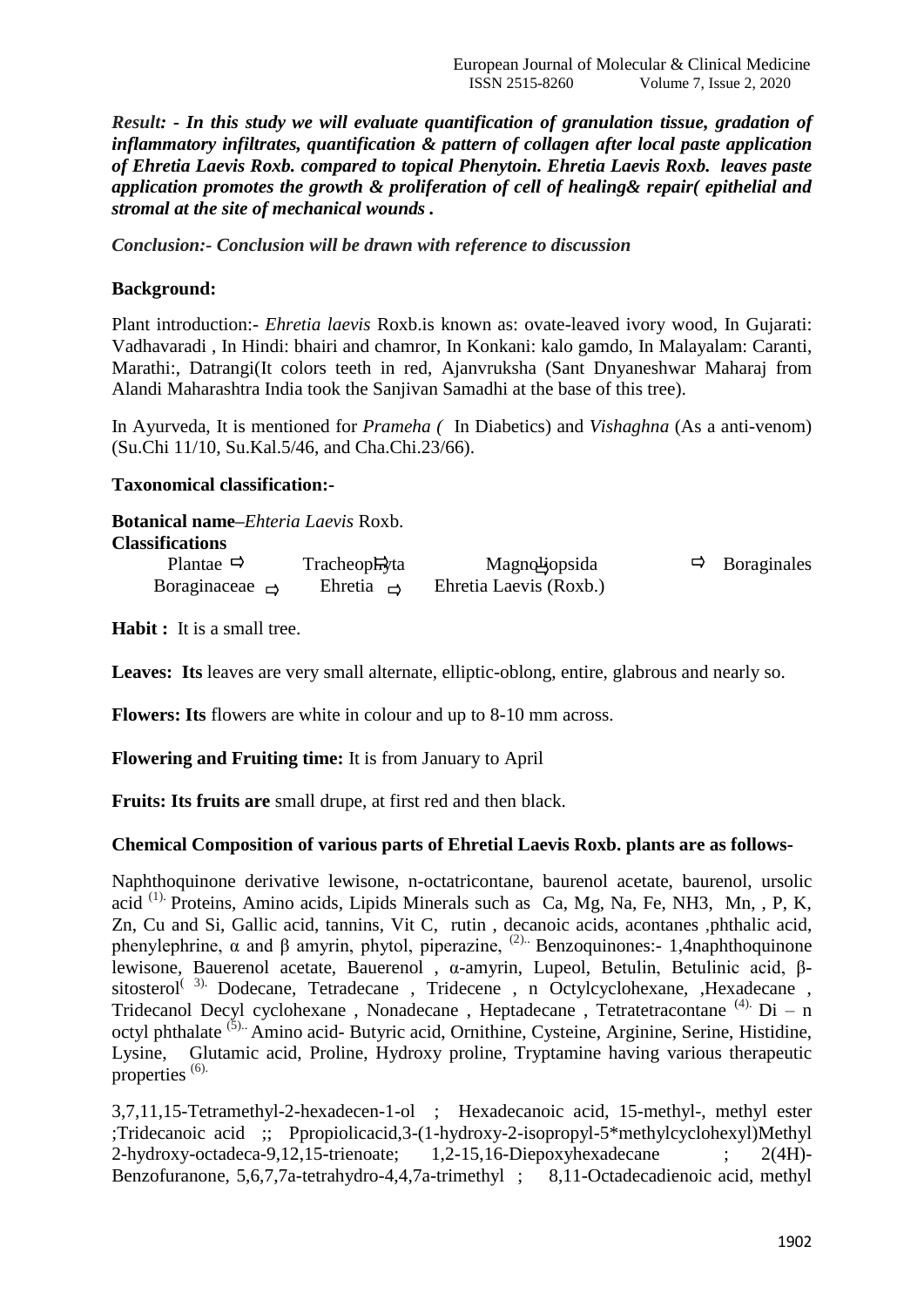ester ; Methyl 8,11,14-heptadecatrienoate; 5-Chloro-3beta-hydroxy-6beta-nitro-5alphaandrostan-17-one ; 12,15-Octadecadienoic acid, methyl ester

Propane, 1,2-dichloro-2-methyl, 1-Chloro-2-ethoxy-2-methoxy-propane, 4-Chloro-2,4 dimethylhexane, dodecamethyl, Cyclohexasiloxane, Cycloheptasiloxane, tetradecamethyl, Phenol, 2,4-bis(1,1-dimethylethyl) ; Cyclooctasiloxane, hexadecamethyl 1,1,3,3,5,5,7,7,9,9,11,11,13,13,15,15-hexadecamethyloctasiloxane ; 3,7,11,15-Tetramethyl-2-hexadecen-1-ol ; 9-Eicosyne; 1,2-Benzenedicarboxylic acid, butyloctyl ester ; isobutyl octadecyl ester ; Oxirane, Phthalic acid, hexadecyl-; Methyl 6,10-octadecadienoate ;; Phthalic acid, octyl 2-propylpentyl ester; 9,10-Dimethyltricyclo<sup>[4.2.1.1(2,5)</sup>]decane-9,10diol; 9,12,15-Octadecatrienoic acid, (Z,Z,Z)-

Z,Z-4,16-Octadecadien-1-ol acetate ;Silane(pregn-5-ene-3á,11á,17,20átetrayltetraoxy)tetrakis[trimethy; (5á)Pregnane-3,20á-diol ; 4-(Dimethylaminomethyl-5 hydroxybenzofuran-3- yl)(4-methoxyphenyl)methanone ; Benzoic acid, 2,6-bis [(trimethylsilyl)oxy]-trimethylsilyl ester Chromone, 5-hydroxy-6,7,8-trimethoxy-2,3 dimethyl- ; 6,7-Epoxypregn-4-ene-9,11,18-triol-3,20-dione ; 2-Trimethylsiloxy-6hexadecenoic acid, methyl ester; 5,8,11,14-Eicosatetraynoic acid, trimethylsilyl ester ; 2,7-Diphenyl-1,6-dioxopyridazino[4,5:2',3']pyrrol o[4',5'-d]pyridazine ; 2,15-Heptadecadiene, 9- (ethoxymethyl) ; 3,9-Epoxypregn-16-ene-14-18-diol-20-one, 7,11-diacetoxy-3-methoxy-Ethyl iso-allocholate; 4-Methoxyphenoxyformamide N-methyl-N-[4-(1-pyrrolidinyl)-2 butynyl] ; Phthalic acid, butyl oct-3-yl ester; Hexadecanoic acid, 14-methyl-, methyl ester Methyl 9,12-epithio-9,11-octadecanoate ; 2,7-Diphenyl-1,6-dioxopyridazino[4,5:2',3'] pyrrolo  $[4,5'-d]$  pyridazine . Methyl 4,7,10,13,16,19-docosahexaenoate;  $(7)$ 

# **Other specified therapeutic advantages**

- 1. Decoction of the fresh root is used in syphilis  $\&$  decoction of bark of stem used in diphtheria. Tender leaves paste is used in eczema. Crude powder of flowers mixed with milk is used as an aphrodisiac. Leaves paste is used in ulcers and in head ache. Fruit are used as, antihelmentic, diuretic, demulcent, expectorant and used in urine infection, It is also used in diseases of spleen & lungs. Seeds are used as antihelmintic.  $^{(8)}$
- 2. Phenytoin:- Topical Phenytoin promotes healing of wound by fibroblast proliferation stimulation, collagen deposition facilitation, antagonism of glucocorticoid, and antimicrobial activity. Also Phenytoin enhances healing of necrotizing soft tissue wound which was unresponsive to conventional treatment.<sup>(9)</sup>

The first use of Phenytoin was in 1937 for disease of convulsive disorders.

The one of the side effect of phenytoin is fibrous overgrowth of gingiva. This side effect of on connective tissue may be used in wound healing.

The healing process contains inflammatory responses, regeneration of the epidermis, wound shrinkage, connective remodelling & tissue formation. On 4th day new granulation tissue forming starts with new capillaries. Fibroblast migrates into the wounds and begins the synthesis of the extracellular matrix.

The use of phenytoin in treatment of wound is still not confirmed. Also the mechanism of wound healing by phenytoin is not clear. Some trials shows topical phenytoin enhances the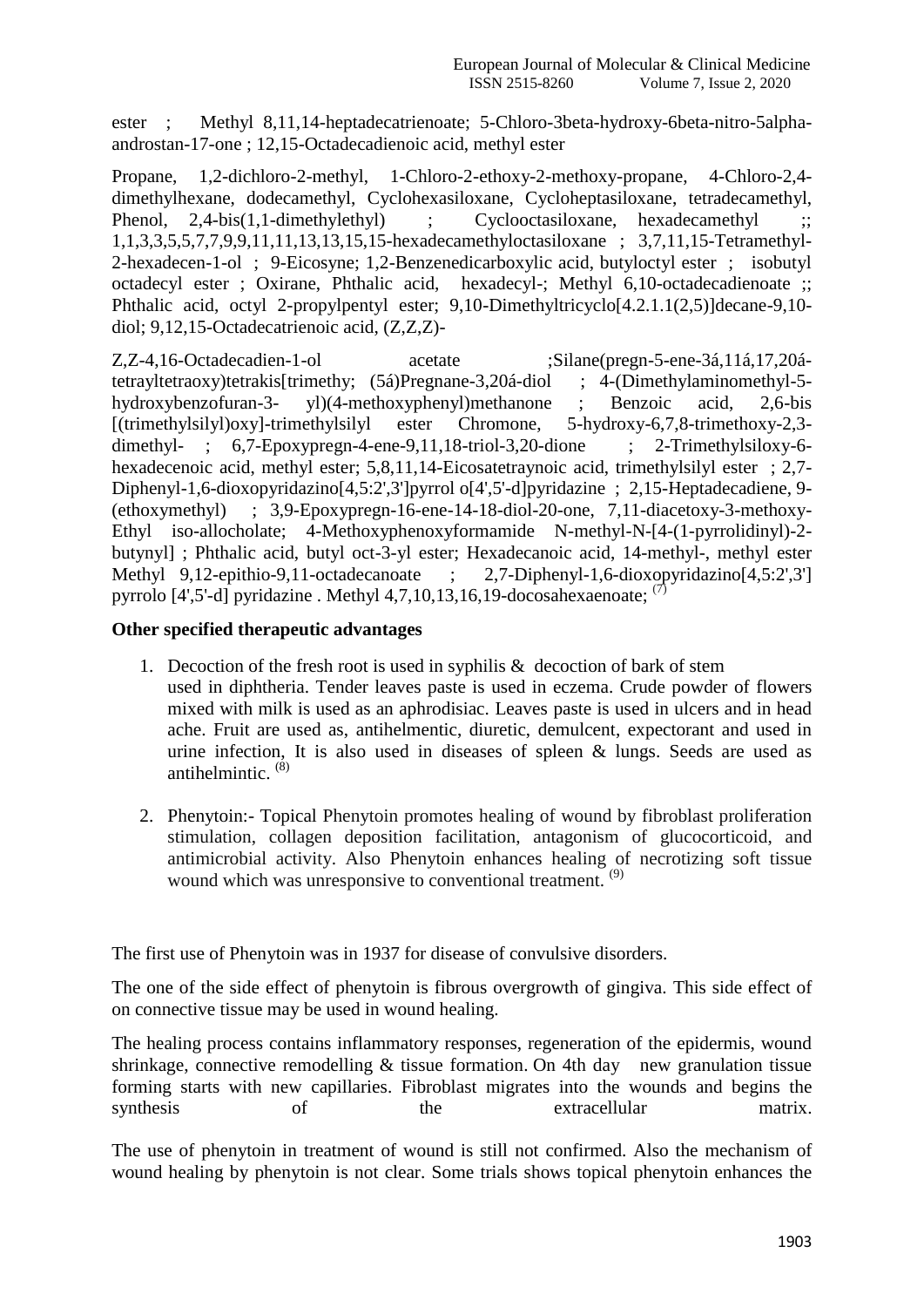healing process: fibroblastic proliferation stimulation, enhancement of granulation tissue, decreasing collagenase activity, promoting of collagen deposition with other connective tissue components, antimicrobial activity and reducing wound exudate. Wound biopsies treated by phenytoin show neovascularization and collagenization.. Also it has anti microbial activity, Local pain relief action by membrane-stabilizing  $(10)$ 

The above findings taken into consideration for application of phenytoin, for promotion of healing process in wound in the designed study in a control group.

# **Antimicrobial activity of** *Ehretia Laevis Roxb***.**

This Plant has antimicrobial activity on Staphylococcus aureus gram-positive & Escherichia coli gram-negative. <sup>(11)</sup>, Staphylococcus aureus and Pseudomonas aeruginosa gram-negative (12)

Acetone extracts of E. leavis have higher antimicrobial activity than M. pubescens extracts at lower concentrations against human salivary microflora<sup>.(13)</sup>

Methanol, chloroform and Aqueous extract of Ehretia Laevis Roxb. also shows significance antimicrobial activity on Escherichia coli gram-negative, Staphylococcus aureus grampositive, Pseudomonas aeruginosa gram-negative, Bacillus subtilis gram-positive up to 50  $(\mu g/ml)^{(14)}$ 

• Stages of wound healing

standard.

1. Clotting phase:- At beginning of wound healing clot forms to stop bleeding. Then it is followed by neutrophil invasion.

2. Inflammation phase:- Phagocytic & macrophages cells kill bacteria. Debridement of damaged tissue. Growth hormones releases causes enhancement of fibroblasts, epithelial & endothelial cells to form new blood vessels.

3. Proliferative phase:-Fibroblast produces large amount of type III collagen, this causes filling of defect. Granulation tissue shifts from the border of wound to centre of wound.

4. Maturation phase:- Extra vessels formed in granulation tissue are eliminated by apoptosis process. Collagen of type III is replaced by type I.

One traditional plant species is being practised wound ulcer, arthritis pain and minor fractures by local tribes in Maharashtra India*,*which is now identified as *Ehretia Laevis Rox*b and in ayurveda it is known as Charma Vruksha. <sup>(15-21)</sup> Local tribes of Wardha District use the freshly crushed leaves paste of *Ehretia laevis* Roxb.(Khandu Chakka) from several years for controlling the joint pain, body ache, fractures and wound healing.<sup>(8)</sup>Several studies has been done so far on this plant species related to pain, wound healing and anti microbial activities. Hstological study of wound tissue for wound healing potential of Ehretia Laevis Roxb. plant in burn is still not done. Hence it very necessary to know about histological changes in wound tissue by application of *Ehretia Laevis Roxb.* leaves paste in burn wound against

The main aim of this exersie is to study the comparative wound healing potential  $\&$ histological changes by Ehretia Laevis Roxb. and Phenytoin in burn wound,which will be helpful to provide the cheap convenient and alternative medicine for wound healing .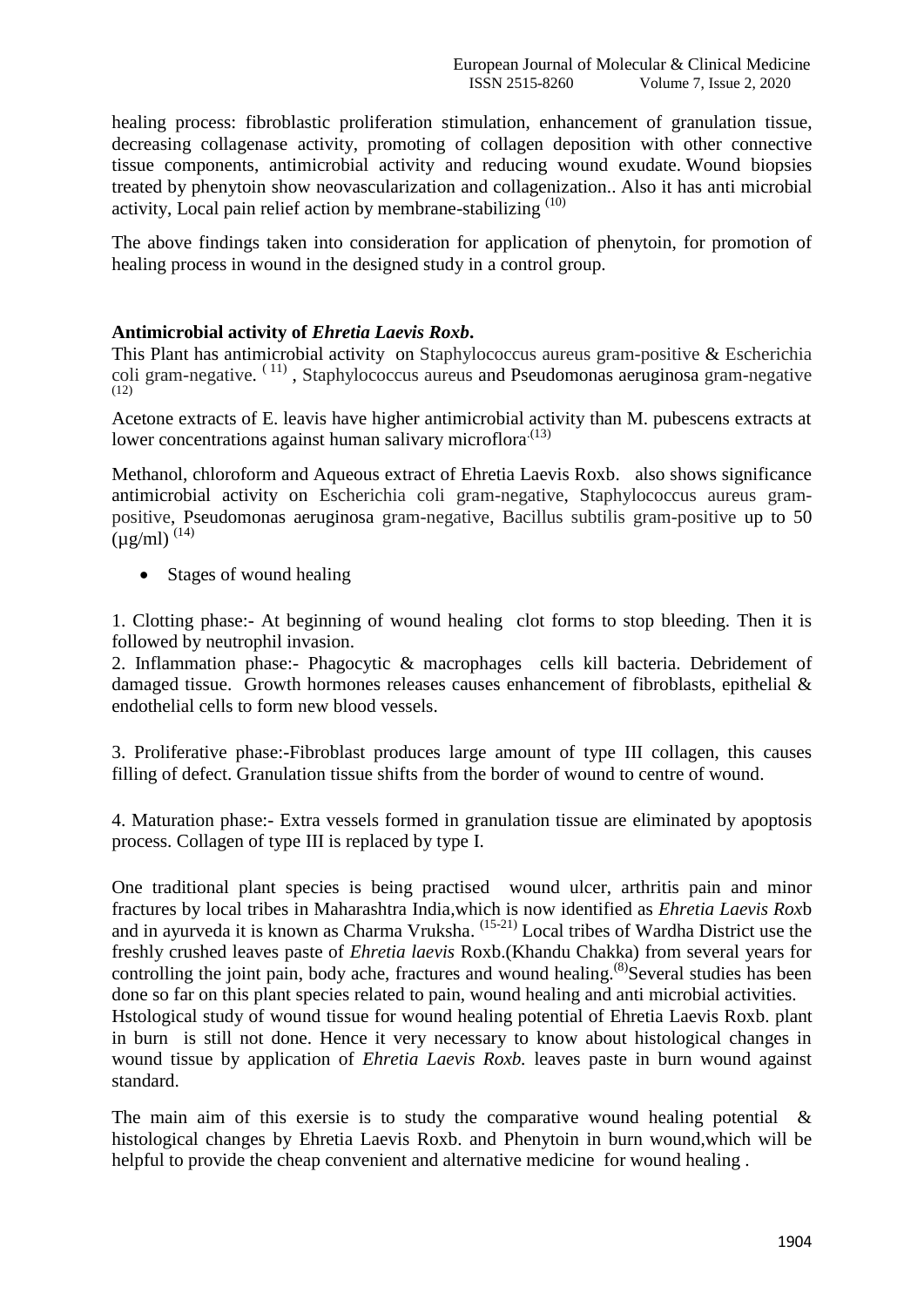## . Rationale:-

Its folklore claim of wound healing property has been confirmed on scientific basis.(**22)** Histological study of wound tissue for wound healing potential of *Ehretia Laevis Roxb* plant is still not done. Hence it very necessary to know about histological changes in wound tissue by application of *Ehretia Laevis Roxb.* leaves paste on wound against control. It has many chemical compound which shows anti oxidant, protective effect on blood vasculature, wound healing,  $^{(23)}$  inhibit cellular senescence  $^{(24)}$ , angiogenic  $^{(25)}$ , promotes collagen which maintains the structure and strength of connective tissue $(26)$ .

**Burns** are one of the major health problems. The majority of deaths occur in low and middlesocio-economical countries. World health organization estimates about 2,65,000 deaths in each year from fires. <sup>(27)</sup>

In India every year, around 70,000/- people get burn injuries. And 1, 40,000 deaths and 2, 40,000 peoples affected by disability.  $(28)$ 

Deaths due to burn are less in developed countries. Burn is 11th leading cause of death in 1-9 yrs age groups. Infants have the highest death rates by burns. Burns injuries are also a leading cause of morbidity.

Many expensive antibiotics are in use to treat the burn wound which specifically not affordable by rural tribes. In addition, development of resistance from broad-spectrum antibiotics have also increased the risk. There is only single study on wound healing in human being, but this drug not tested in burn wound for healing and histological study of wound healing in animal model. It will be helpful to provide the cheap convenient and alternative medicine for wound healing. This plant contains may chemicals having many medicinal uses in various medical conditions. (29)

## **Aim:**

To assess the comparative histological changes for wound healing potential of *Ehretia Laevis Roxb*. plant laeves paste on animal model aginst standard

## **Objective**:-

1. To assess the histological changes for wound healing potential of *Ehretia Laevis Roxb*.plant leaves on animal model

2. To assess the histological changes for wound healing potential of phenytoin ointment on animal model

3. To compare outcome of both the studies .

**Hypothesis:-** *Ehretia Laevis Roxb*. leaves paste application promotes the growth & proliferation of cell of healing& repair( epithelial and stromal at the site of mechanical wounds) .

# Methodology:-

# **Study Material:**

• Healthy 10 Rabbits will be selected from DMIMS animal house. Then they will be divided into two groups of 5 in each group.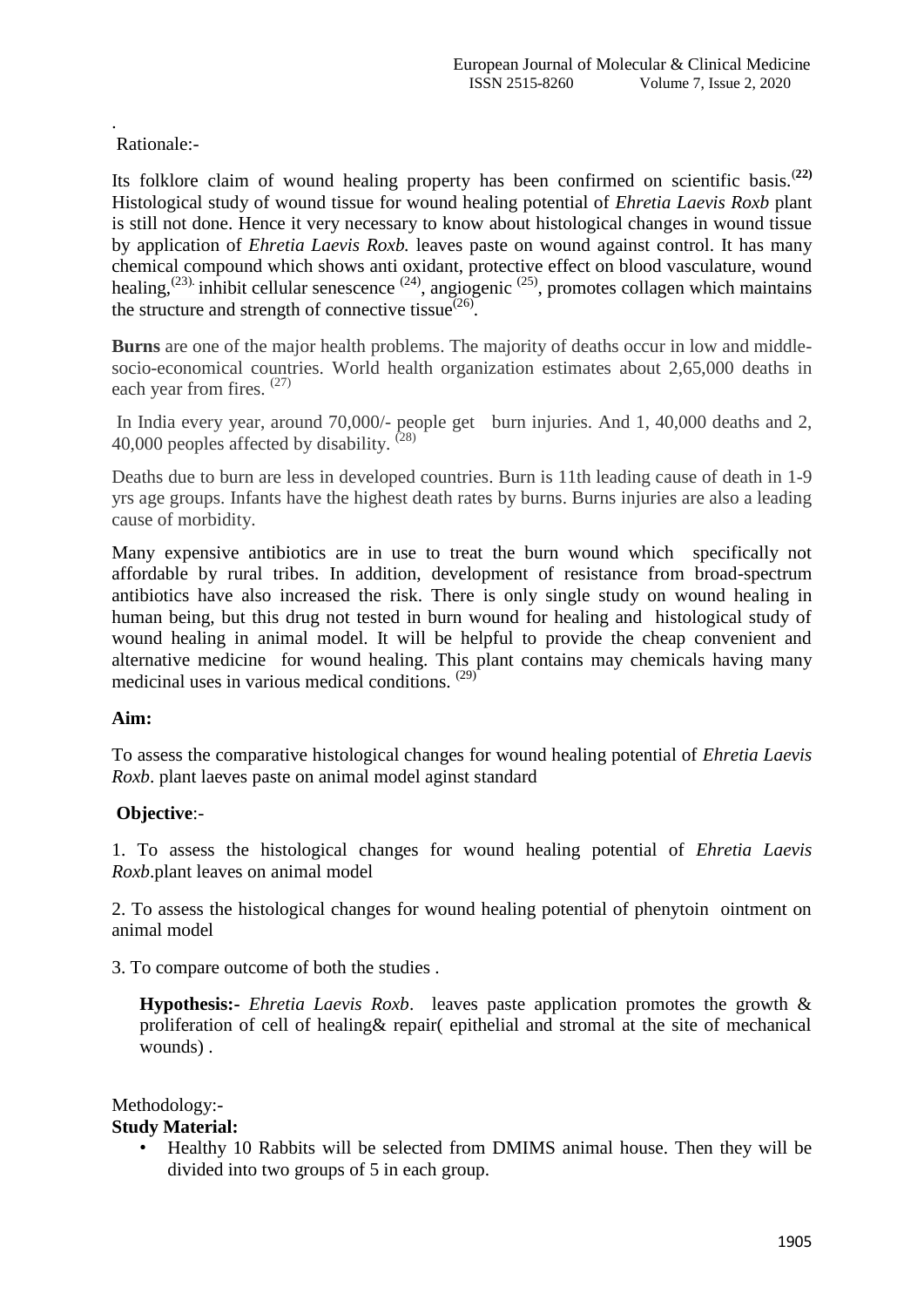- Leaves paste will be prepared under all aseptic precautions. Leaves paste will be applied on wound in first group and considered as Group A.
- Phenytoin ointment as a control will be used in second group and considered as Group B.
- Animals will be anesthetized before creating wound.
- The skin will be shaved, disinfected with 70% spirit and then injected with 1 ml of Lignocaine HCl (2%, 100 mg/5 ml) for local anaesthesia.
- Approval from institutional animal ethical committee will be taken.

## **External wound protocols**

- Physically external wound will be made by burn injury of 2X2cm. The edges of the wound will be sampled by forcep biopsy.
- Daily leaves paste will be applied in Group A and Local Phenytoin ointment in group B. Biopsies for assessment of healing & repair will be taken on 0,  $7^{\text{th}}$ and on  $15<sup>th</sup>$  day.

# **Place of study:**

.

1. Mahatma Gandhi Ayurved College Hospital and Research Centre,Salod ( Hi) Wardha(MS) under the ambit of Datta Meghe Institute of Medical Sciences( Deemed to be University) Wardha ( MS).

2. Animal house of Datta Meghe Institute of Medical Sciences( Deemed to be University) Wardha ( MS).

3. Department of pathalogy Jawaharlal Nehru Medical College under the ambit of Datta Meghe Institute of Medical Sciences( Deemed to be University) Wardha( MS)

## **Assessment of biopsy from wound site was done by following histological features.**

- Epithelialization
- Leucocytic infiltration
- Vascularity
- Fibroblastic cell proliferation
- Appearance of granulation tissue

Histological Parameter (30)

The following histological parameters will be used to calculate healing score.

- 1. Granulation tissue ( profound –grade- 1, moderate grade- 2, scanty- grade -3, absent- grade- 4)
- 2. Inflammatory infiltrate( plenty grade- 1, moderate grade -2, a few- grade- 3 )
- 3. Collagen fiber orientation ( vertical grade -1, mixed grade -2, horizontal- grade -3)
- 4. Pattern of collagen ( reticular grade- 1, mixed- grade- 2, fascicle- grade -3)
- 5. Early collagen ( profound- grade- 1, moderate grade- 2, minimal- grade- 3, absentgrade -4)
- 6. Mature collagen ( profound- grade- 1, moderate grade- 2, minimal- grade -3)

# **Histological assessments of wound were Semi Quantitative and Quantitative methods as described below.**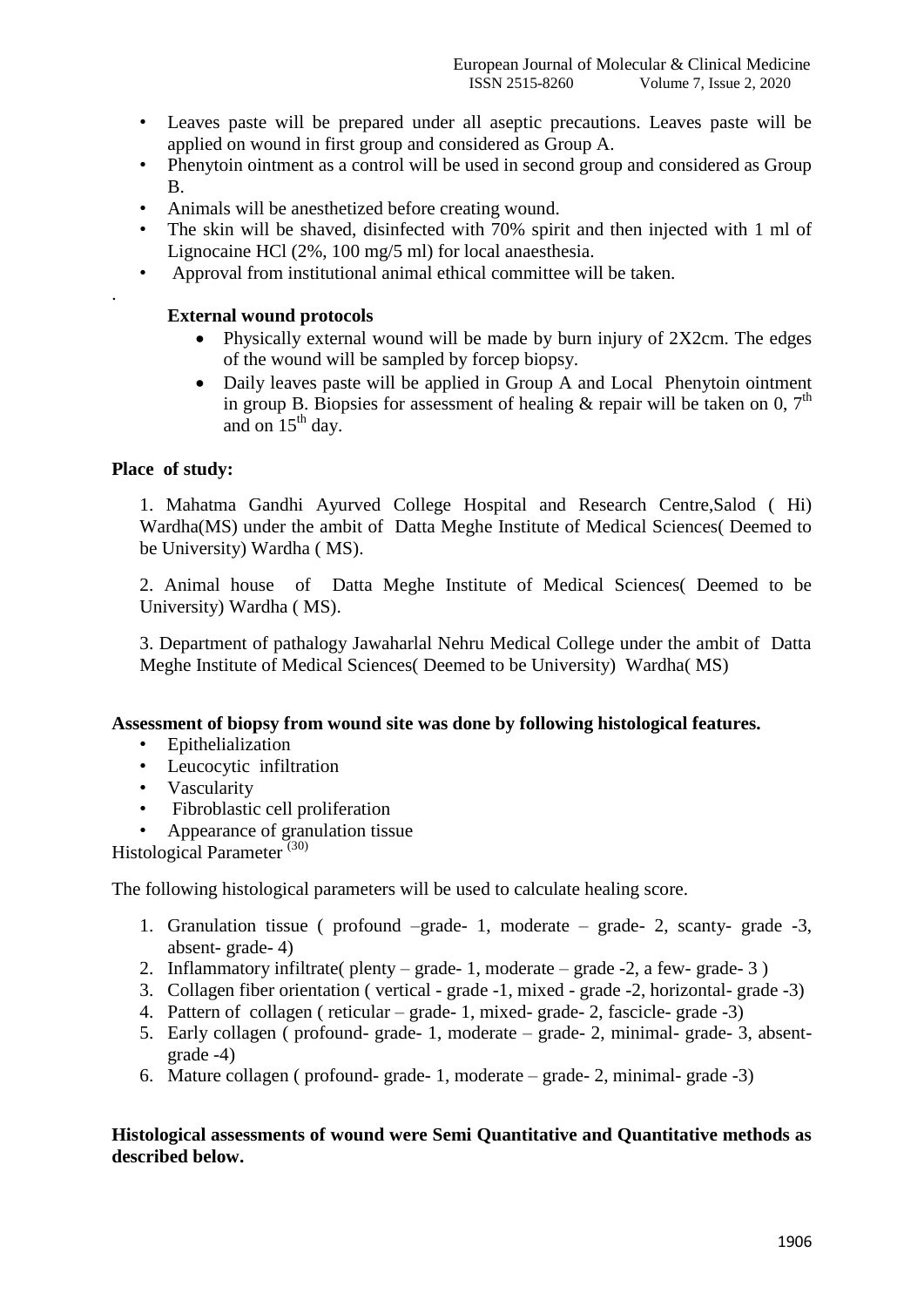- Semi-quantitative method:- Wound reepithelialisation,Migration of keratinocytes, Bridging of cells, keratinisation, Inflammatory cells: absence/ Presence: ( mild/ moderate/ marked), Fibroblasts: absence/ presence( mild/ moderate/ marked),New vessels; absence/ presence( mild/ moderate/ marked),Collagen: absence/ presence( mild/ moderate/ marked)
- Quantitative method:- Polymorpho nuclear leucocytes/ tissue macrophages ratio, reepithelialisation percentage, granulation tissue area

## **Study Design**



## **Expected Results:**

*Ehretia Laevis Roxb*. leaves paste application promotes the growth & proliferation of cell of healing & repair (epithelial and stromal at the site of mechanical wounds).

#### **Discussion:**

A number of articles in modern medicine related to wound healing are reported $^{(31,32,33)}$ . Kambale et al conducted a comparative study on wound healing using placentrex, collagen, vitamin c and insulin<sup>(34)</sup>. Dasari and Dhaniwala reported studies on management of traumatic wounds of hand and foot<sup>(35)</sup>. Dhaniwala reported platelet-rich plasma as an 'elixir' for wound healing<sup>(36)</sup>. Kable et al reported on effect of oral vitamin d supplements on wound healing in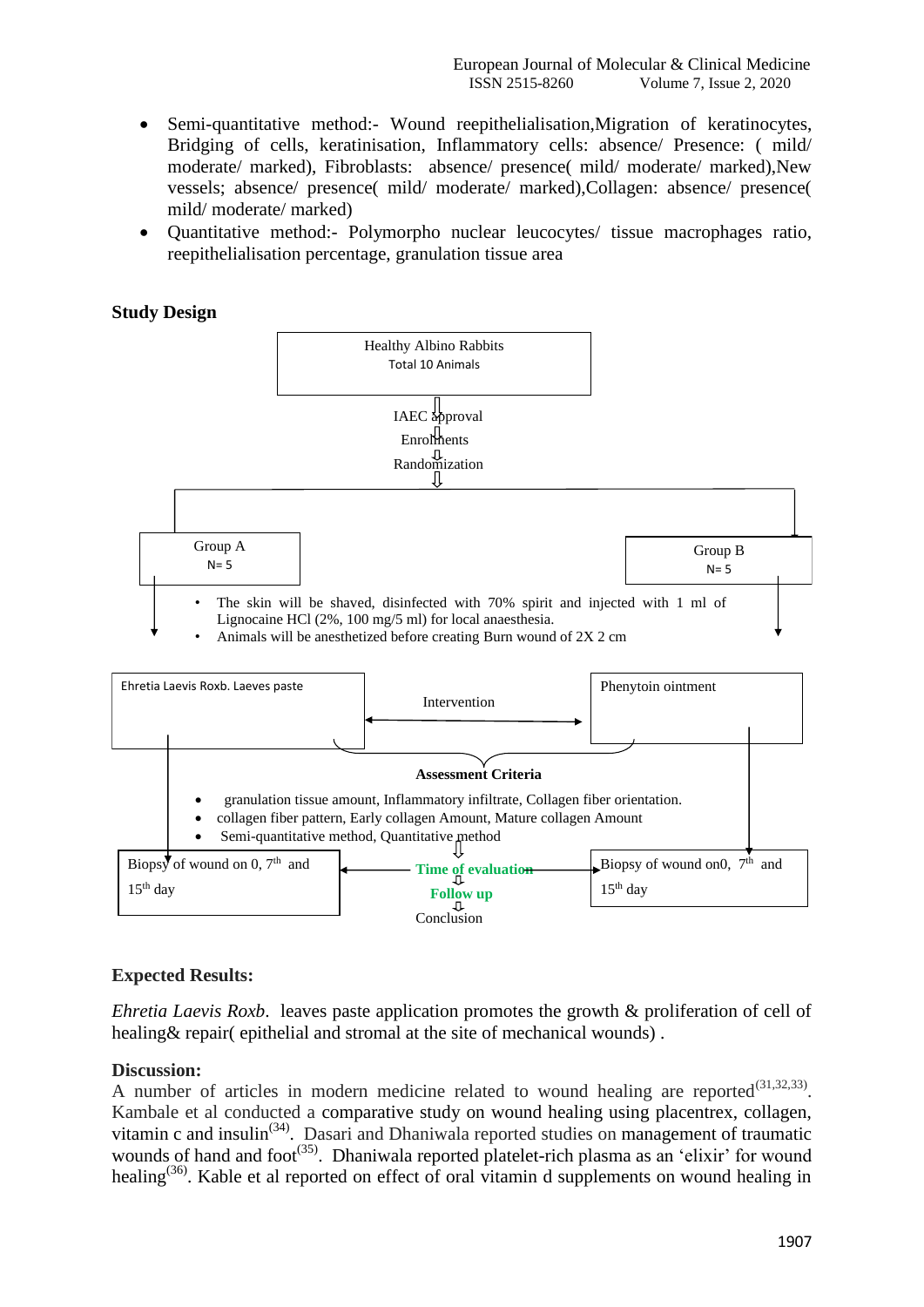patient with diabetic foot ulcer $(37)(38)$ . Discussion will be done on the basis observations and results & number of articles related to topic.

**Conclusion:-** Conclusion will be drawn with reference to discussion.

## **References:-**

- [1] Thapliyal PC, Yadav SK. A New Quinone from Ehretia laevis.
- [2] Velappan S, Thangaraj P. Phytochemical Constituents and Antiarthritic Activity of E hretia laevis Roxb. Journal of Food Biochemistry. 2014 Aug;38(4):433-43.
- [3] Li LI, Peng Y, Yao X, Xu L, Wulan TN, Liu Y, Shi R, Xiao P. Chemical constituents and biological activities of plants from the genus Ehretia Linn. Chin Herb Med. 2010 Jan 1;2:106-1
- [4] Rangnathrao TS, Shanmugasundaram P. Antioxidant and Hepatoprotective activity of Ehretia laevis Roxb against paracetamol induced acute Hepatotoxicityin wistar rats. Research Journal of Pharmacy and Technology. 2019;12(12):6143-8.
- [5] Ibrahim S, Nok JA, Abubakar MS, Sarkiyayi S. Efficacy of Di-n-octyl Phthalate Anti Venom Isolated from" Ceiba pentandra" Leaves Extract in Neutralization of" Echis ocellatus" Venom. Research Journal of Applied Sciences, Engineering and Technology. 2012 Aug 1;4(15):2382-7.
- [6] Torane RC, Ruikar AD, Chandrachood PS, Deshpande NR. Study of amino acids and carbohydrates from the leaves of Ehretia laevis. Asian Journal of Chemistry. 2009 Feb 10;21(2):1636.
- [7] Joshi UP, Wagh RD. GC-MS Analysis of Phytochemical Compounds present in the bark extracts of Ehretia laevis Roxb. International Journal of Research and Development in Pharmacy & Life Sciences (IJRDPL). 2018 Nov;7:3150-4.
- [8] Thakre R, Bhutada S, Chouragade B, Khobragde P, Harne K. Ethano botanical properties of unexplored plant khandu chakka (ehretia laevis roxb.). Int. J. Ayur. Pharma Research. 2016;4(7):68-73.
- [9] Anstead GM, Hart LM, Sunahara JF, Liter ME. Phenytoin in wound healing. Annals of Pharmacotherapy. 1996 Jul;30(7-8):768-75.
- [10] Sengupta M, Banerjee P, Paul S, Sengupta J, Ghosh M. Healing effect of phenytoin on excisional wound in experimental albino rats. Muller J Med Sci Res. 2015;6:27- 30.
- [11] Thakre Rushikesh et al anti microbial activity of Ehretia Laevis Roxb. (Khandu Chakka) plant, wjpls, 2018, Vol. 4, Issue 7, 112-116.
- [12] Thakre R, Harne K. Comparative Antimicrobial Study Of Polar And Non Polar Extracts Of Ehretia Laevis Roxb.(Khandu Chakka) Plant.
- [13] Deshpandea RR, Kamatha A, Shepa S, Muthaa M, Methaa B, Patila D, Toraneb R, Deshpandeb N. The Journal for Dentistry..
- [14] Jyothirmai, N., Nagaraju, B. and Kumar, J.S., 2016, Journal of Pharmaceutical Sciences and Research, 8(8), 715.
- [15] Khare CP. Indian medicinal plants: an illustrated dictionary. Springer Science & Business Media; 2008 Apr 22..
- [16] http://envis.frlht.org/plantdetails/e0561ae6874616e01764b1f46709e3c0/1ca7a00459 bf9 a5451ddd6fdfe856acd ( cited on 2.6.2020)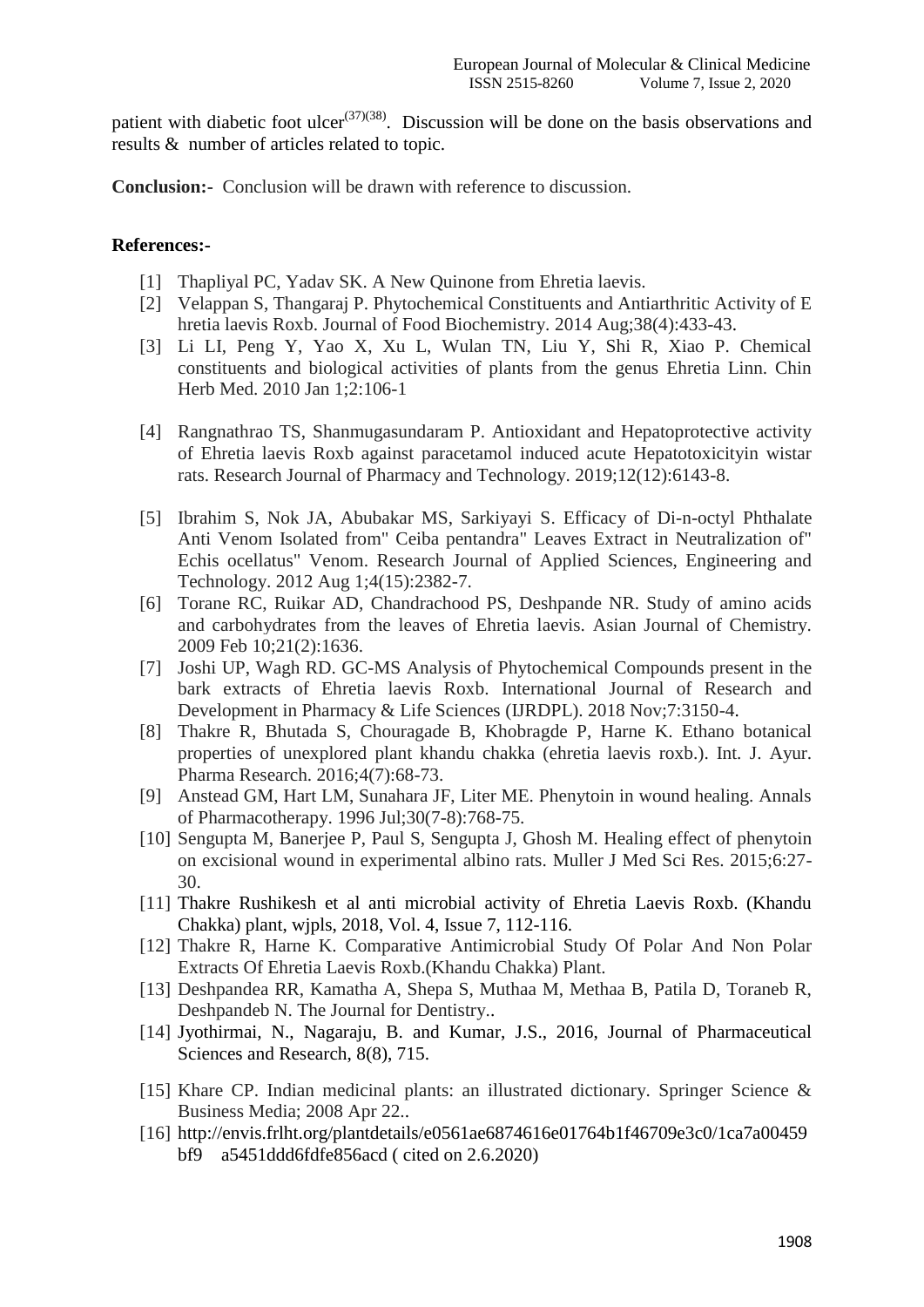- [17] Sena S. Ayurveda-Lehrbuch. Kompendium des Ayurveda-Klassikers Caraka-Samhita. Schöna: Vasati. 2003.
- [18] Aggarwal BB, Ichikawa H, Garodia P, Weerasinghe P, Sethi G, Bhatt ID, Pandey MK, Shishodia S, Nair MG. From traditional Ayurvedic medicine to modern medicine: identification of therapeutic targets for suppression of inflammation and cancer. Expert opinion on therapeutic targets. 2006 Feb 1;10(1):87-118.
- [19] Shiddamallayya N, Rao RV, Doddamani SH, Venkateshwarlu G. A glimpse on forest flora and Indian system of medicine plants of Chitradurga district, Karnataka. International Journal of Herbal Medicine. 2016;4(1):25-33.
- [20] PV S. Priya nighantu. Varanasi, India: Chaukhamba Surabharati Prakashana. 2004;101
- [21] Acharya priyavrat sharma, Dravyaguna vigyan, vol. V, Chaukhambha bhartai academy, 2014, page no.143-145.
- [22] Rushikesh T, Bhutada S, Chouragade B, Khobragade P, Ketaki H. www. ijrap. net. 23.
- [23] Ganeshpurkar A, Saluja AK. The pharmacological potential of rutin. Saudi pharmaceutical journal. 2017 Feb 1;25(2):149-64..
- [24] Jeong SH. Inhibitory effect of phytol on cellular senescence. Biomedical Dermatology. 2018 Dec;2(1):1-9.
- [25] Ambavade SD, Misar AV, Ambavade PD. Pharmacological, nutritional, and analytical aspects of β-sitosterol: a review. Oriental Pharmacy and Experimental Medicine. 2014 Sep 1;14(3):193-211.
- [26] Li P, Wu G. Roles of dietary glycine, proline, and hydroxyproline in collagen synthesis and animal growth. Amino acids. 2018 Jan 1;50(1):29-38
- [27] https://www.who.int/violence\_injury\_prevention/other\_injury/burns/en/#:~:text=Glo bally%2C%20burns%20are%20a%20serious,%2D%20and%20middle%2Dincome %20countries.( Cited on 5.7.2019)
- [28] https://www.nhp.gov.in/disease/skin/burns (Cited on 3.7.2019)
- [29] Thakre R, Harne K, Tekade P, Parve S. INTERNATIONAL JOURNAL OF RESEARCH IN PHARMACEUTICAL SCIENCES.
- [30] Gupta A, Kumar P. Assessment of the histological state of the healing wound. Plast Aesthet Res. 2015 Sep 1;2(2):239-42.
- [31] Borkar, N. B., and M. V. Khubalkar. "Are Postoperative Dressings Necessary?" JOURNAL OF WOUND CARE 20, no. 6 (June 2011): 301–3. https://doi.org/10.12968/jowc.2011.20.6.301.
- [32] Borle, Rajiv, Pranali Nimonkar, Pawan Hingnikar, Mahalaqua Nazli Khatib, Abhay M. Gaidhane, and Quazi Syed Zahiruddin. "Efficacy and Safety of Different Interpositional Flaps and Grafts for Closing Fibrotomy Wound in Patients of Oral Submucosal Fibrosis: A Systematic Review with Meta-Analysis." MEDICAL SCIENCE 23, no. 100 (December 2019): 1031–48.
- [33] Naqvi, S. G. Z., Fatima, K., Jamal, K., & Sheroze, M. W. Coronavirus Disease in Pakistan: Response and Challenges from Prevention to Care. *Journal of Medical Research and Health Sciences*, *3*(9), (2020),1090-1094. https://doi.org/10.15520/jmrhs. v3i9.247
- [34] Tiwari, Shaleen, Mahendra Chauhan, V. V. Shahapurkar, Javed Akhtar, Ankur Grover, Shiv Prashad, and Eshan Nerkar. "IMPORTANCE OF SOUTHAMPTON WOUND GRADING SYSTEM IN SURGICAL SITE INFECTION." JOURNAL OF EVOLUTION OF MEDICAL AND DENTAL SCIENCES-JEMDS 3, no. 20 (May 19, 2014): 5491–95. https://doi.org/10.14260/jemds/2014/2618.